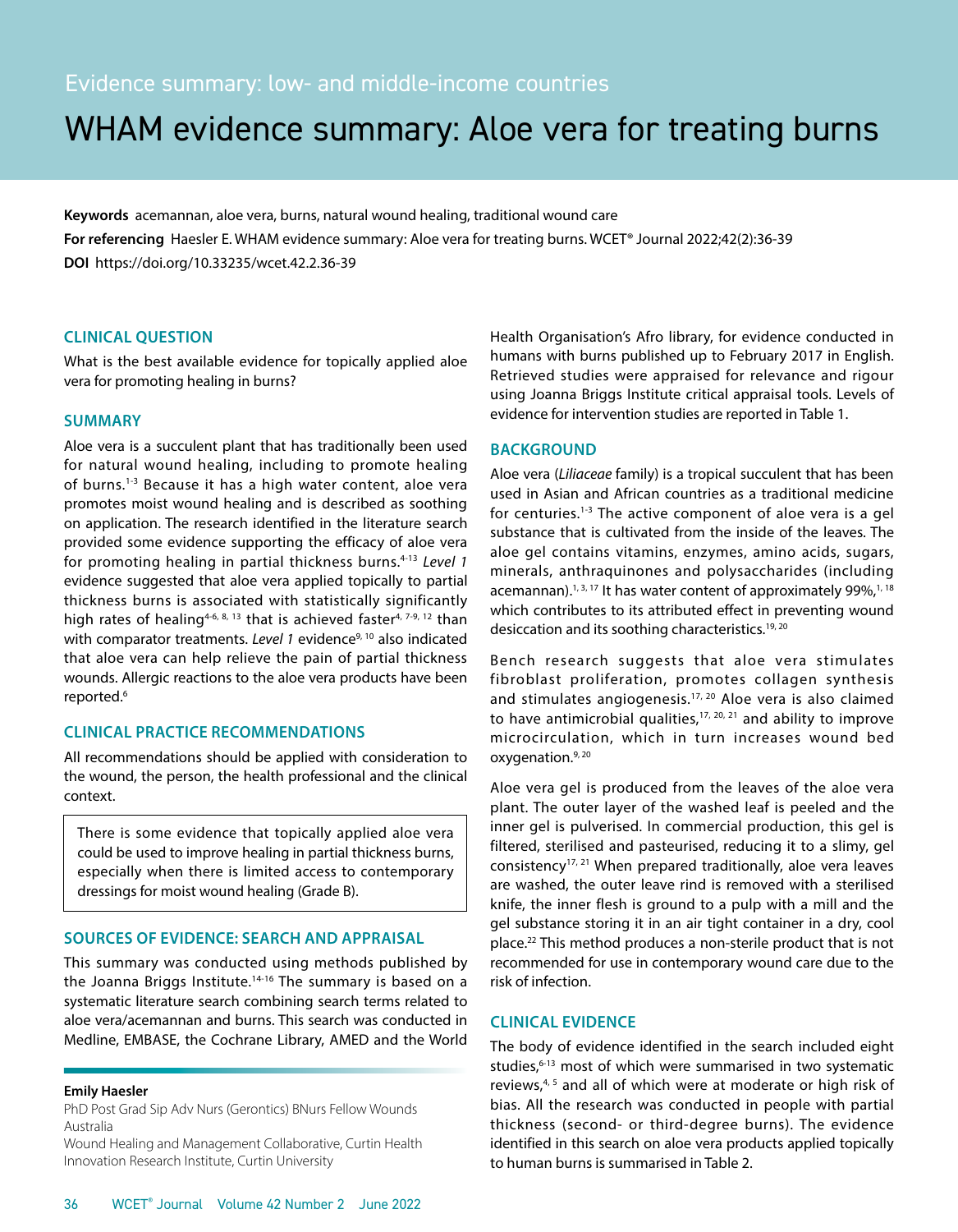A systematic review<sup>4</sup> at moderate risk of bias reported four studies,  $6, 7, 12, 13$  all of which were at a high risk of bias and two of which were randomised.<sup>6, 7</sup> Participants had deep partial thickness (second- or third-degree) burns to up to 40% of total body surface area.<sup>4</sup> The pooled results for two studies<sup>7,</sup> <sup>12</sup> reporting time to complete healing showed that aloe vera products were associated with superior outcomes compared to control treatments. Time to complete healing was statistically significantly shorter for topical aloe vera compared to the comparator treatments (weighted mean difference [WMD] 8.79 days, 95% confidence interval [CI] 2.51 to 15.07, p = 0.006). The third trial<sup>6</sup> in the review<sup>4</sup> reported higher rates of complete healing with fresh aloe vera pulp compared to 1% silver sulfadiazine cream (95% versus 83%). The last trial<sup>13</sup> reported that an aloe vera powder was associated with an improved rate of epithelisation in burns following skin grafting compared to no aloe vera treatment (5.84±0.27mm versus 3.95±0.33 mm) (*Level 1*).4

A Cochrane review<sup>5</sup> included three studies<sup>6-8</sup> reporting aloe vera treatments for people with burns, two of which are reported above.<sup>6, 7</sup> In the third study (also at high risk of bias),<sup>8</sup> 0.5% aloe vera powder was associated with a higher rate of achieving complete healing for partial thickness burns compared to 1% silver sulfadiazine cream (100% versus 80%, risk ratio [RR] 1.41, 95% CI 0.70 to 2.85, p>0.05). In this study 100% of the aloe vera treated burns healed by 15.9  $\pm$  2 days, compared with 18.73  $\pm$  2.65 days for the burns treated with silver sulfadiazine cream5, 8 (*Level 1*).

Efficacy of aloe vera gel for deep partial thickness burns was demonstrated in an RCT conducted in individuals with second degree burns covering less than 25% total body surface area. Patients were randomised to receive either gauze soaked in aloe vera gel (n = 25) or 1% silver sulfadiazine cream (n = 25). The mean healing time was significantly faster in the aloe vera group (mean 11  $\pm$  4.18 days versus mean 24.24  $\pm$  11.16 days, p<0.00001)9 (*Level 1*).

One RCT<sup>10</sup> (n = 120) that was at high risk of bias reported skin dryness as the main evaluation of aloe vera treatment for second-degree burns. At 14-day follow-up, there was no significant difference in skin dryness between a group treated with an aloe vera herbal cream and a group receiving silver sulfadiazine cream (7.1% versus 10.9%, p>0.05)10 (*Level 1*).

A case series that was at high risk of bias reported outcomes for people with burns ( $n = 4$ ) who were treated with aloe vera gel. After two weeks, 50% of the burns were completely healed and the other 50% were evaluated as having achieved 80 to 90% improvement in size, oedema and erythema<sup>11</sup> (*Level 4*).

## **CONSIDERATIONS FOR USE**

- Aloe vera has been associated with allergic responses including uriticaria and contact allergic dermatitis.<sup>1, 4</sup> Its application should be avoided in people with an allergy to plants in the *Liliaceae* family(e.g., onions and garlic). In one trial, approximately 40% of participants reported irritation or itching, but this was not different from individuals treated with a silver sulfadiazine dressing.6 Allergic response may be greater when the aloe gel is harvested from the centre component of the leaf, because the active ingredients are more condensed in this part of the plant.<sup>4</sup> Applying the aloe gel to a small area of skin as a test prior to application to a burn is recommended.<sup>23</sup>
- Aloe vera gel appears to be an effective treatment for reducing pain in people with burns.<sup>9, 10</sup> In RCTs, people with second and third degree burns who received aloe vera gel reported statistically significantly lower rating of pain measured on a on visual analogue scale than people who were treated with 1% silver sulfadiazine cream. Aloe vera gel was superior for pain management after seven days of treatment (n=120 people,  $p = 0.014$ ) and after 14 days of treatment (n = 120 people, p = 0.05).<sup>10</sup> Aloe vera was also associated with faster achievement of a pain-free status in people with second degree burns ( $n = 50$  people,  $p = 0.01$ ).<sup>9</sup> The soothing characteristics of aloe vera are potentially related to its high water content.<sup>1, 18-20</sup>
- In countries with limited access to contemporary moist wound dressings, aloe vera presents a cost-effective management option. A cost analysis conducted in India reported that a 5ml aloe vera gel dressing was 2.40 Indian rupee. This was about half the price of using a 2g silver sulfadiazine dressing at the cost of 4.92 Indian rupee.<sup>9</sup>

# **CONFLICTS OF INTEREST**

The author declares no conflicts of interest in accordance with

| <b>Level 1 Evidence</b>                                                                                                                        | Level 2<br><b>Evidence</b>                                                          | Level 3<br><b>Evidence</b>         | Level 4<br><b>Evidence</b>                      | <b>Level 5 Evidence</b>                  |
|------------------------------------------------------------------------------------------------------------------------------------------------|-------------------------------------------------------------------------------------|------------------------------------|-------------------------------------------------|------------------------------------------|
| <b>Experimental designs</b>                                                                                                                    | Quasi-experimental<br>designs                                                       | Observational-<br>analytic designs | <b>Observational</b><br>-descriptive<br>studies | <b>Expert opinion/</b><br>bench research |
| 1.b Systematic review of<br>randomised controlled trials<br>(RCTs) and other study designs $4,5$<br>1.c Randomised controlled<br>trials $6-10$ | Level 2.c Quasi-experimental<br>prospectively controlled<br>study <sup>12, 13</sup> | Nil                                | Level 4.c Case<br>series <sup>11</sup>          | Nil                                      |

*Table 1: Levels of evidence for clinical studies*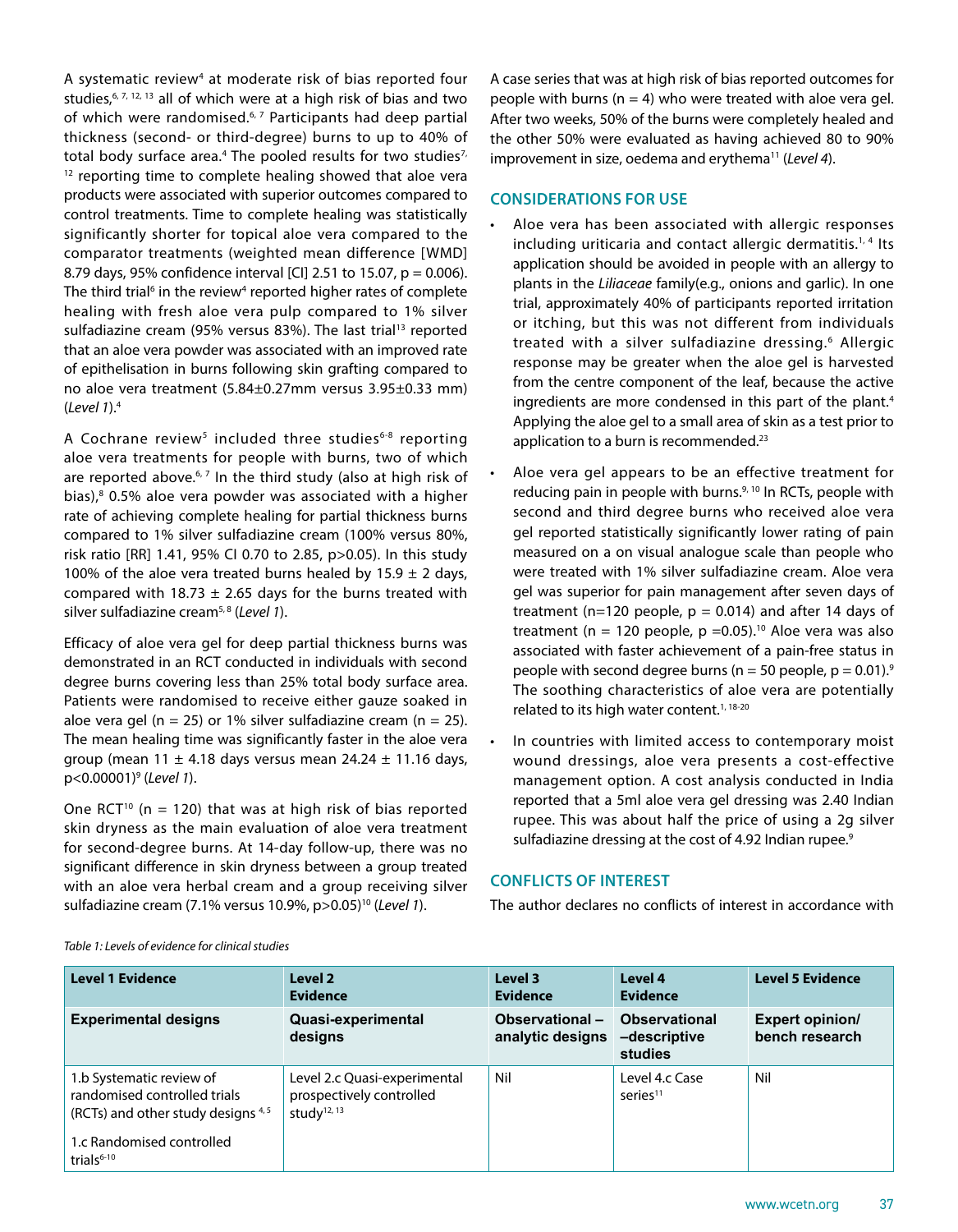*Table 2: Summary of the evidence*

| <b>Study</b>                                  | <b>Country</b><br>of study | Type of aloe vera<br>(number<br>participants)                                                    | Comparison<br>treatment (number<br>participants)                                        | <b>Duration of</b><br>treatment                       | <b>Outcome</b><br>measures                                                                | Level of<br>evidence |
|-----------------------------------------------|----------------------------|--------------------------------------------------------------------------------------------------|-----------------------------------------------------------------------------------------|-------------------------------------------------------|-------------------------------------------------------------------------------------------|----------------------|
| Akhtar, et. al.<br>$(1996)^7$                 | India                      | Aloe vera cream<br>applied every 3 days<br>$(n = 50)$                                            | Antibiotic cream<br>applied every three<br>days ( $n = 50$ )                            | Until complete<br>healing<br>achieved                 | Time to complete<br>healing                                                               | Level 1              |
| Visuthikosol, et.<br>al. (1995) <sup>12</sup> | Thailand                   | 85% aloe vera<br>gel-soaked gauze<br>applied twice daily<br>$(n = 27)$                           | Petroleum jelly gauze<br>$(n = 27)$                                                     | Until complete<br>healing<br>achieved                 | Time to complete<br>healing                                                               | Level 1              |
| Khorasani, et.al.<br>$(2009)^{8}$             | Iran                       | 0.5% aloe vera<br>powder applied<br>twice daily $(n = 30)$                                       | 1% silver sulfadiazine<br>cream applied twice<br>daily ( $n = 30$ )                     | Until complete<br>healing<br>achieved                 | • Complete healing<br>• Time to complete<br>healing                                       | Level 1              |
| Shahzad, et. al.<br>$(2013)^9$                | Pakistan                   | Aloe vera gel-<br>soaked gauze<br>applied twice daily<br>$(n = 25)$                              | 1% silver sulfadiazine<br>cream applied twice<br>daily ( $n = 25$ )                     | Until complete<br>healing<br>achieved                 | • Time to complete<br>healing<br>• Pain on a visual<br>analogue scale                     | Level 1              |
| Panahi, et. a.<br>$(2012)^{10}$               | Iran                       | Herbal cream<br>containing aloe vera<br>gel and essential oils<br>applied once daily(n<br>$= 60$ | 1% silver sulfadiazine<br>cream applied twice<br>daily applied once daily<br>$(n = 60)$ | Until recovered                                       | Frequency of skin<br>dryness<br>Pain on a visual<br>analogue scale                        | Level 1              |
| Thamlikitkul et.<br>al. (1991) <sup>6</sup>   | Thailand                   | Fresh aloe pulp<br>applied twice daily<br>$(n = 20)$                                             | Silver sulfadiazine<br>cream applied twice<br>daily ( $n = 18$ )                        | Until complete<br>healing<br>achieved or<br>discharge | Complete healing                                                                          | Level 2              |
| Sun, et. al. 1994 <sup>13</sup>               | China                      | 1% aloe vera<br>powder plus<br>petroleum jelly<br>gauze ( $n = 50$ )                             | Petroleum jelly gauze<br>$(n = 50)$                                                     | 8 days                                                | Rate of<br>epithelialisation                                                              | Level 2              |
| Nagar et. al.<br>$(2015)^{11}$                | India                      | Aloe vera gel                                                                                    | None                                                                                    | Two weeks                                             | Rate of healing<br>$\bullet$<br>Erythema<br>$\bullet$<br>Oedema<br>Burn size<br>$\bullet$ | Level 4              |

International Committee of Medical Journal Editors (ICMJE) standards.

### **ABOUT WHAM EVIDENCE SUMMARIES**

WHAM evidence summaries are consistent with methodology published in Munn Z, Lockwood C, Moola S. The development and use of evidence summaries for point of care information systems: A streamlined rapid review approach, Worldviews Evid Based Nurs. 2015;12(3):131-8.

Methods are outlined in resources published by the Joanna Briggs Institute<sup>14-16</sup> and on the WHAM Collaborative website: http://WHAMwounds.com. WHAM evidence summaries undergo peer-review by an international, multidisciplinary Expert Reference Group. WHAM evidence summaries provide a summary of the best available evidence on specific topics and

make suggestions that can be used to inform clinical practice. Evidence contained within this summary should be evaluated by appropriately trained professionals with expertise in wound prevention and management, and the evidence should be considered in the context of the individual, the professional, the clinical setting and other relevant clinical information.

Copyright © 2021 Wound Healing and Management Collaboration, Curtin Health Innovations Research Institute, Curtin University

#### **REFERENCES**

1. Ulbricht C, Armstrong J, Basch E, Basch S, Bent S, Dacey C, Dalton S, Foppa I, Giese N, Hammerness P, Kirkwood C, Sollars D, Tanguay-Colucci S, Weissner W. An evidence-based systematic review of aloe vera by the natural standard research collaboration. J Herb Pharmacother, 2007;7(3-4):279-323.